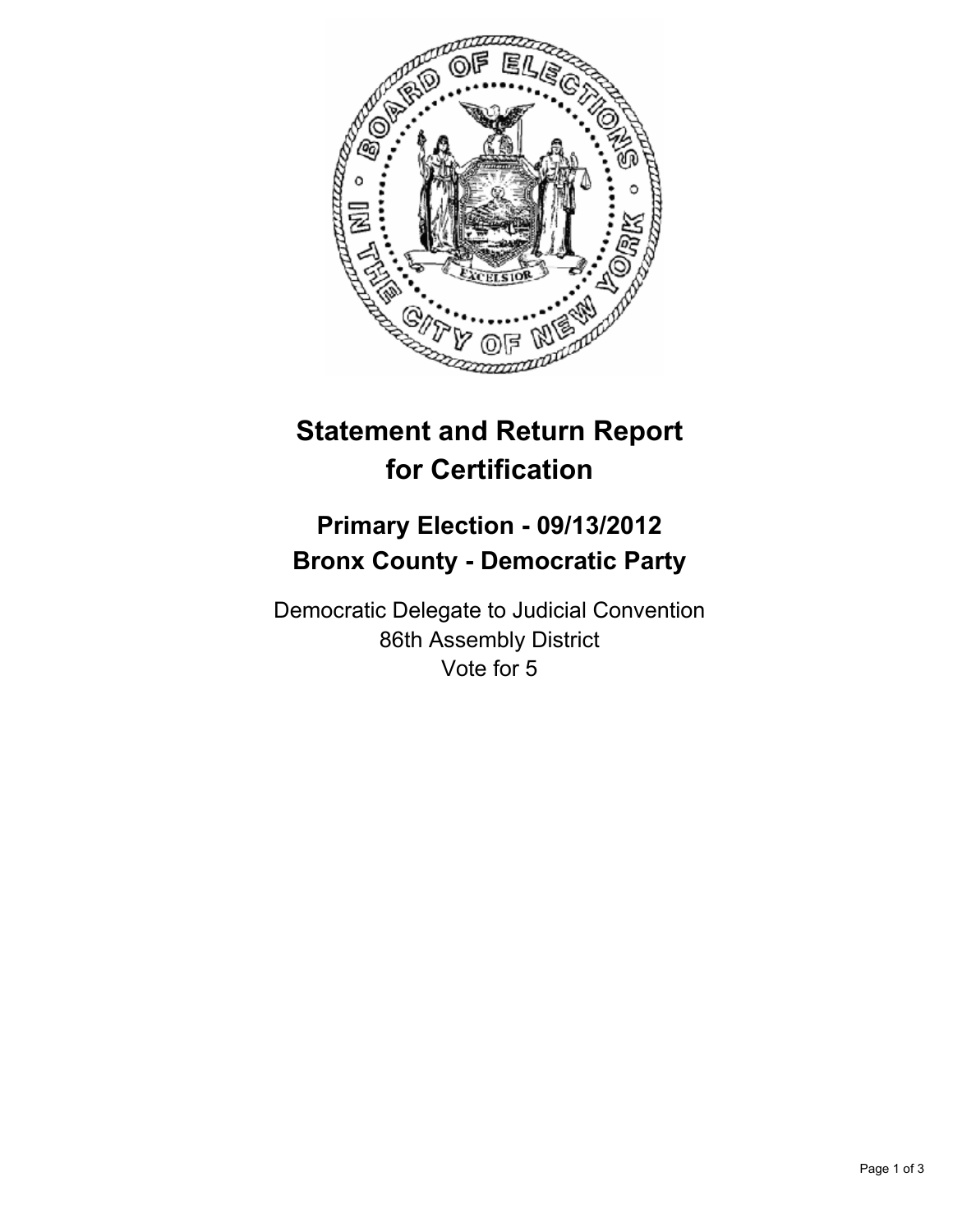

## **Assembly District 86**

| <b>PUBLIC COUNTER</b>                                    | 3,140          |
|----------------------------------------------------------|----------------|
| <b>EMERGENCY</b>                                         | 0              |
| ABSENTEE/MILITARY                                        | 65             |
| <b>FEDERAL</b>                                           | $\mathbf 0$    |
| <b>SPECIAL PRESIDENTIAL</b>                              | 0              |
| AFFIDAVIT                                                | 125            |
| <b>Total Ballots</b>                                     | 3,330          |
| Less - Inapplicable Federal/Special Presidential Ballots | 0              |
| <b>Total Applicable Ballots</b>                          | 3,330          |
| <b>FRANCISCO FELIZ</b>                                   | 1,063          |
| <b>MARIA VARGAS</b>                                      | 1,401          |
| <b>BERNICE JOHNSON</b>                                   | 1,119          |
| <b>JUAN MORA</b>                                         | 855            |
| <b>WILFRED TURNER</b>                                    | 774            |
| MARIA L. PICHARDO                                        | 782            |
| <b>GLORIA MCFARLAND</b>                                  | 731            |
| <b>MARIA ROSENDA</b>                                     | 638            |
| YOLANDA GARCIA                                           | 1,066          |
| ANTONIO RIVERA (WRITE-IN)                                | 1              |
| CHUCK SHUMER (WRITE-IN)                                  | 1              |
| <b>COSSETTE MORILLO (WRITE-IN)</b>                       | 1              |
| DARLENE HERNANDEZ (WRITE-IN)                             | 7              |
| HAILE RIVERA (WRITE-IN)                                  | 1              |
| MANUEL TAVE (WRITE-IN)                                   | 1              |
| MARLENE FERNANDEZ (WRITE-IN)                             | 1              |
| NANCY ABAD (WRITE-IN)                                    | 1              |
| RICHARD LIRIANO (WRITE-IN)                               | 1              |
| SIMON PEREZ (WRITE-IN)                                   | $\overline{2}$ |
| UNATTRIBUTABLE WRITE-IN (WRITE-IN)                       | 129            |
| <b>Total Votes</b>                                       | 8,575          |
| Unrecorded                                               | 8,075          |